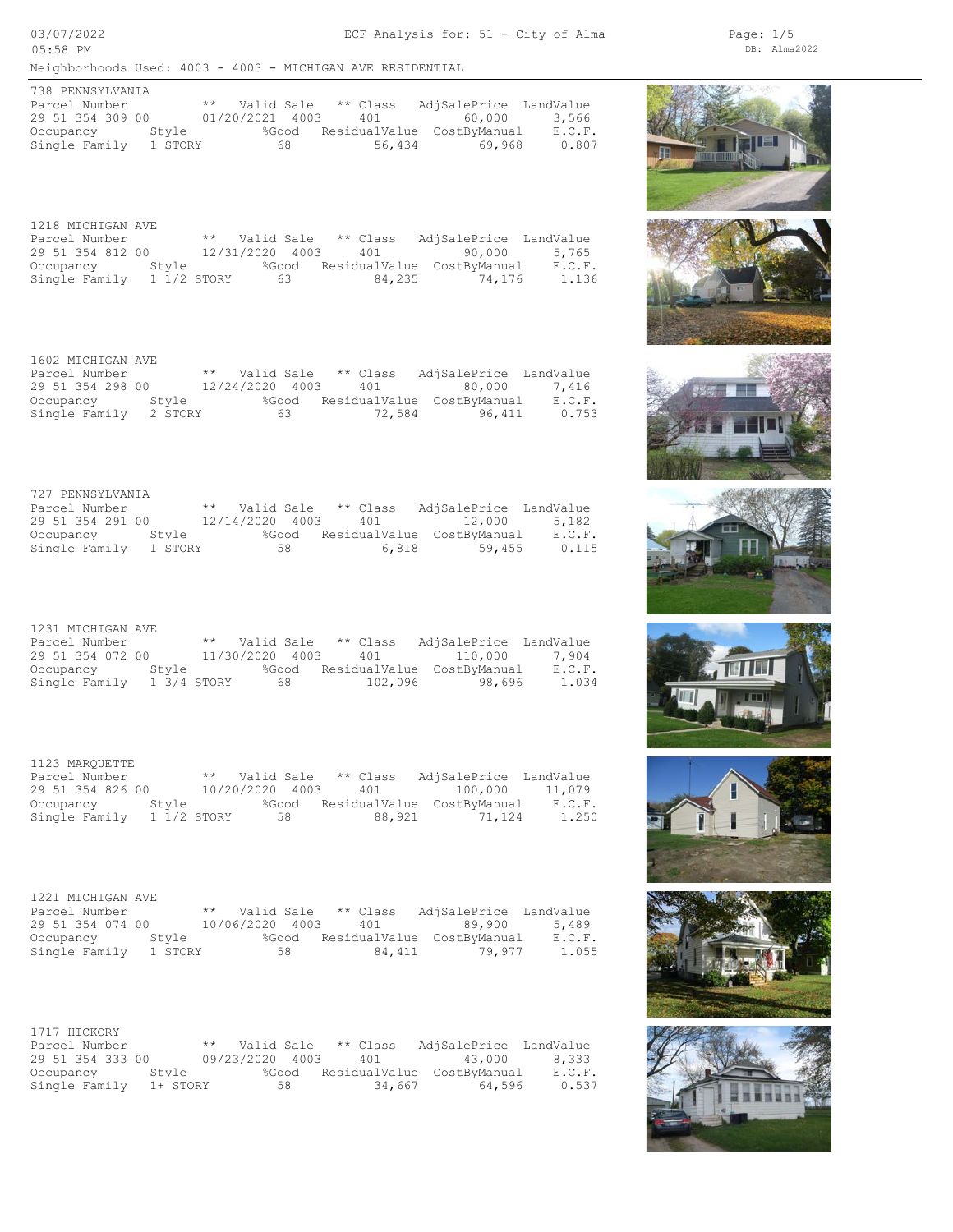Neighborhoods Used: 4003 - 4003 - MICHIGAN AVE RESIDENTIAL

| 739 CALIFORNIA ST |             |                 |       |            |                            |        |
|-------------------|-------------|-----------------|-------|------------|----------------------------|--------|
| Parcel Number     |             | ** Valid Sale   |       | $**$ Class | AdjSalePrice LandValue     |        |
| 29 51 354 301 00  |             | 09/09/2020 4003 |       | 401        | 115,000                    | 16,683 |
| Occupancy         | Stvle       |                 | %Good |            | ResidualValue CostByManual | E.C.F. |
| Single Family     | 1 3/4 STORY |                 | 63    | 98,317     | 110,424                    | 0.890  |

| 519 HAYES        |         |                 |       |          |                            |        |
|------------------|---------|-----------------|-------|----------|----------------------------|--------|
| Parcel Number    |         | ** Valid Sale   |       | ** Class | AdjSalePrice LandValue     |        |
| 29 51 354 794 00 |         | 07/08/2020 4003 |       | 401      | 60,000                     | 6,964  |
| Occupancy        | Stvle   |                 | %Good |          | ResidualValue CostByManual | E.C.F. |
| Single Family    | 1 STORY |                 | 68    | 53,036   | 57,531                     | 0.922  |

Single Family 2 STORY 68 112,156 100,736 1.113 Occupancy Style %Good ResidualValue CostByManual E.C.F. 29 51 354 325 00 06/09/2020 4003 401 121,000 8,844 Parcel Number \*\* Valid Sale \*\* Class AdjSalePrice LandValue 748 MASSACHUSETTS BLVD

| 1615 HICKORY     |         |                 |          |                            |        |
|------------------|---------|-----------------|----------|----------------------------|--------|
| Parcel Number    |         | ** Valid Sale   | ** Class | AdjSalePrice LandValue     |        |
| 29 51 354 339 00 |         | 03/20/2020 4003 | 401      | 28,000                     | 8,862  |
| Occupancy Style  |         | %Good           |          | ResidualValue CostByManual | E.C.F. |
| Single Family    | 1 STORY | 63              | 19,138   | 58,399                     | 0.328  |

| 628 BRIDGE AVE   |         |                        |       |        |                            |        |
|------------------|---------|------------------------|-------|--------|----------------------------|--------|
| Parcel Number    |         | ** Valid Sale ** Class |       |        | AdjSalePrice LandValue     |        |
| 29 51 354 039 00 |         | 03/09/2020 4003 401    |       |        | 33,000                     | 3,219  |
| Occupancy        | Stvle   |                        | %Good |        | ResidualValue CostByManual | E.C.F. |
| Single Family    | 1 STORY |                        | 58    | 29,781 | 30,727                     | 0.969  |

| 716 PENNSYLVANIA |         |                 |       |          |                            |        |
|------------------|---------|-----------------|-------|----------|----------------------------|--------|
| Parcel Number    |         | ** Valid Sale   |       | ** Class | AdjSalePrice LandValue     |        |
| 29 51 354 342 00 |         | 02/24/2020 4003 |       | 401      | 37.000                     | 5,300  |
| Occupancy        | Stvle   |                 | %Good |          | ResidualValue CostByManual | E.C.F. |
| Single Family    | 1 STORY |                 | 68.   | 31,700   | 75,095                     | 0.422  |

| 1850 MICHIGAN AVE |         |                 |       |                        |                            |        |
|-------------------|---------|-----------------|-------|------------------------|----------------------------|--------|
| Parcel Number     |         |                 |       | ** Valid Sale ** Class | AdjSalePrice LandValue     |        |
| 29 51 352 761 00  |         | 02/04/2020 4003 |       | 401                    | 42,000                     | 3,830  |
| Occupancy         | Stvle   |                 | %Good |                        | ResidualValue CostByManual | E.C.F. |
| Single Family     | 1 STORY |                 | 63    | 38,170                 | 69,527                     | 0.549  |

| 710 BRIDGE AVE   |             |                 |    |                        |                                  |        |
|------------------|-------------|-----------------|----|------------------------|----------------------------------|--------|
| Parcel Number    |             |                 |    | ** Valid Sale ** Class | AdjSalePrice LandValue           |        |
| 29 51 354 041 00 |             | 12/20/2019 4003 |    | 401                    | 67,000                           | 4.799  |
| Occupancy        | Stvle       |                 |    |                        | %Good ResidualValue CostByManual | E.C.F. |
| Single Family    | 1 1/4 STORY |                 | 63 | 62,201                 | 85,486                           | 0.728  |

















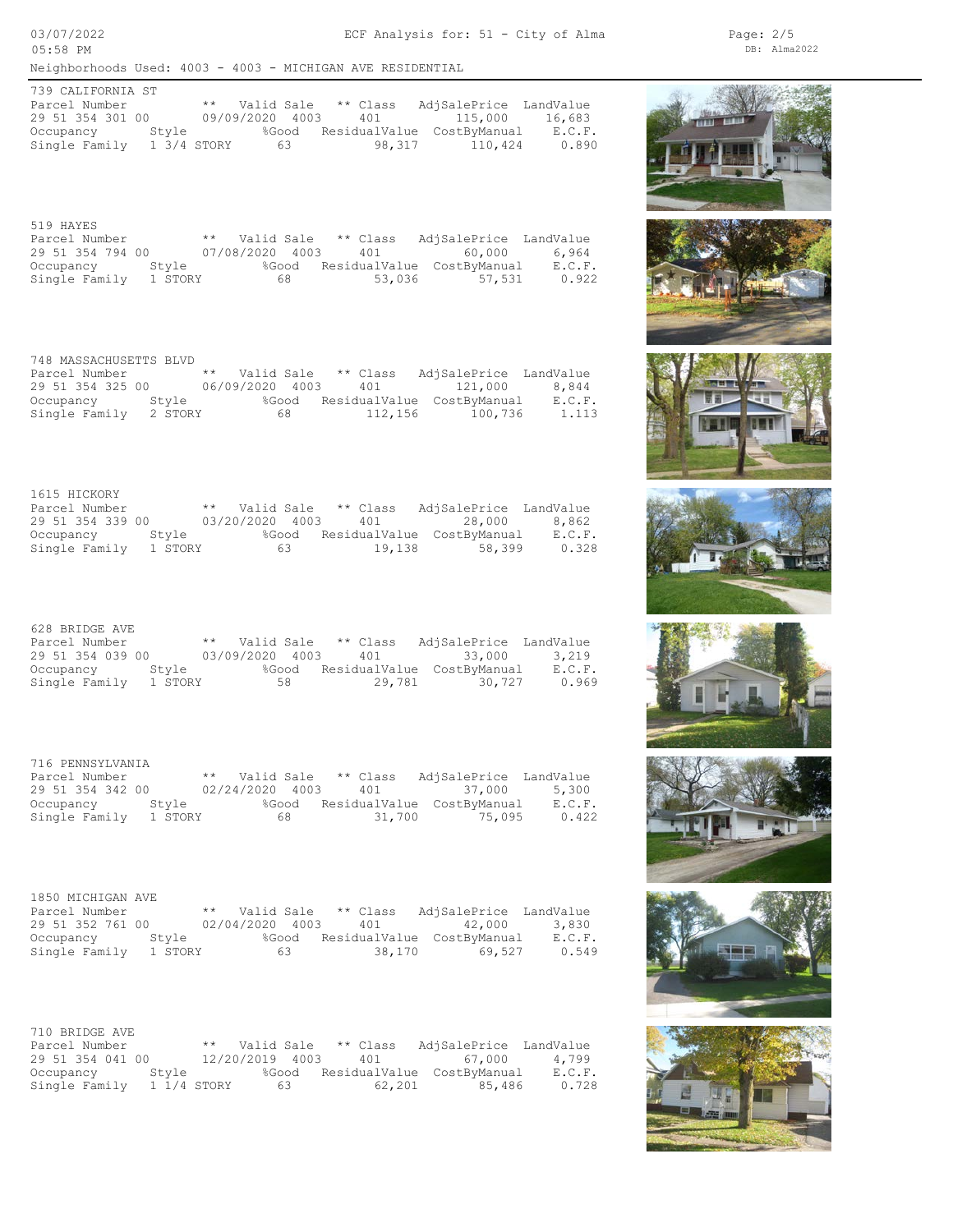Neighborhoods Used: 4003 - 4003 - MICHIGAN AVE RESIDENTIAL

| 1207 MICHIGAN AVE |             |                 |       |            |                            |        |
|-------------------|-------------|-----------------|-------|------------|----------------------------|--------|
| Parcel Number     |             | ** Valid Sale   |       | $**$ Class | AdjSalePrice LandValue     |        |
| 29 51 354 057 00  |             | 11/25/2019 4003 |       | 401        | 82,500                     | 5,636  |
| Occupancy         | Stvle       |                 | %Good |            | ResidualValue CostByManual | E.C.F. |
| Single Family     | 1 1/2 STORY |                 | 68    | 76,864     | 88,766                     | 0.866  |

| 621 HANNAH AVE       |       |                 |       |          |                            |        |
|----------------------|-------|-----------------|-------|----------|----------------------------|--------|
| Parcel Number        |       | ** Valid Sale   |       | ** Class | AdjSalePrice LandValue     |        |
| 29 51 354 034 00     |       | 11/15/2019 4003 |       | 401      | 65,000                     | 9,914  |
| Occupancy            | Stvle |                 | %Good |          | ResidualValue CostByManual | E.C.F. |
| Single Family 2-UNIT |       |                 | 58    | 55,086   | 74.699                     | 0.737  |

| 103 CAROLINA ST       |       |                 |       |          |                            |        |
|-----------------------|-------|-----------------|-------|----------|----------------------------|--------|
| Parcel Number         |       | ** Valid Sale   |       | ** Class | AdjSalePrice LandValue     |        |
| 29 51 354 324 00      |       | 10/25/2019 4003 |       | 401      | 99,000                     | 11,685 |
| Occupancy             | Stvle |                 | %Good |          | ResidualValue CostByManual | E.C.F. |
| Single Family 2 STORY |       |                 | 73    | 87,315   | 105,770                    | 0.826  |

| 720 CALIFORNIA ST |             |                 |    |          |                            |        |
|-------------------|-------------|-----------------|----|----------|----------------------------|--------|
| Parcel Number     |             | ** Valid Sale   |    | ** Class | AdjSalePrice LandValue     |        |
| 29 51 354 319 00  |             | 10/11/2019 4003 |    | 401      | 80,000                     | 9,481  |
| Occupancy Style   |             | %Good           |    |          | ResidualValue CostByManual | E.C.F. |
| Single Family     | 1 1/2 STORY |                 | 63 | 70,519   | 88,526                     | 0.797  |

| 721 CALIFORNIA ST |         |      |                        |                                  |        |
|-------------------|---------|------|------------------------|----------------------------------|--------|
| Parcel Number     |         |      | ** Valid Sale ** Class | AdjSalePrice LandValue           |        |
| 29 51 354 302 00  |         |      | 10/10/2019 4003 401    | 87,500                           | 11,903 |
| Occupancy         | Stvle   |      |                        | %Good ResidualValue CostByManual | E.C.F. |
| Single Family     | 1 STORY | 68 - | 75,597                 | 84,791                           | 0.892  |

| 512 BRIDGE AVE     |             |                 |                        |                                  |        |
|--------------------|-------------|-----------------|------------------------|----------------------------------|--------|
| Parcel Number      |             |                 | ** Valid Sale ** Class | AdjSalePrice LandValue           |        |
| 29 51 354 786 00   |             | 07/31/2019 4003 |                        | 401 75,000                       | 5,236  |
| Stvle<br>Occupancy |             |                 |                        | %Good ResidualValue CostByManual | E.C.F. |
| Single Family      | 1 1/2 STORY | 63              |                        | 69,764 73,186                    | 0.953  |











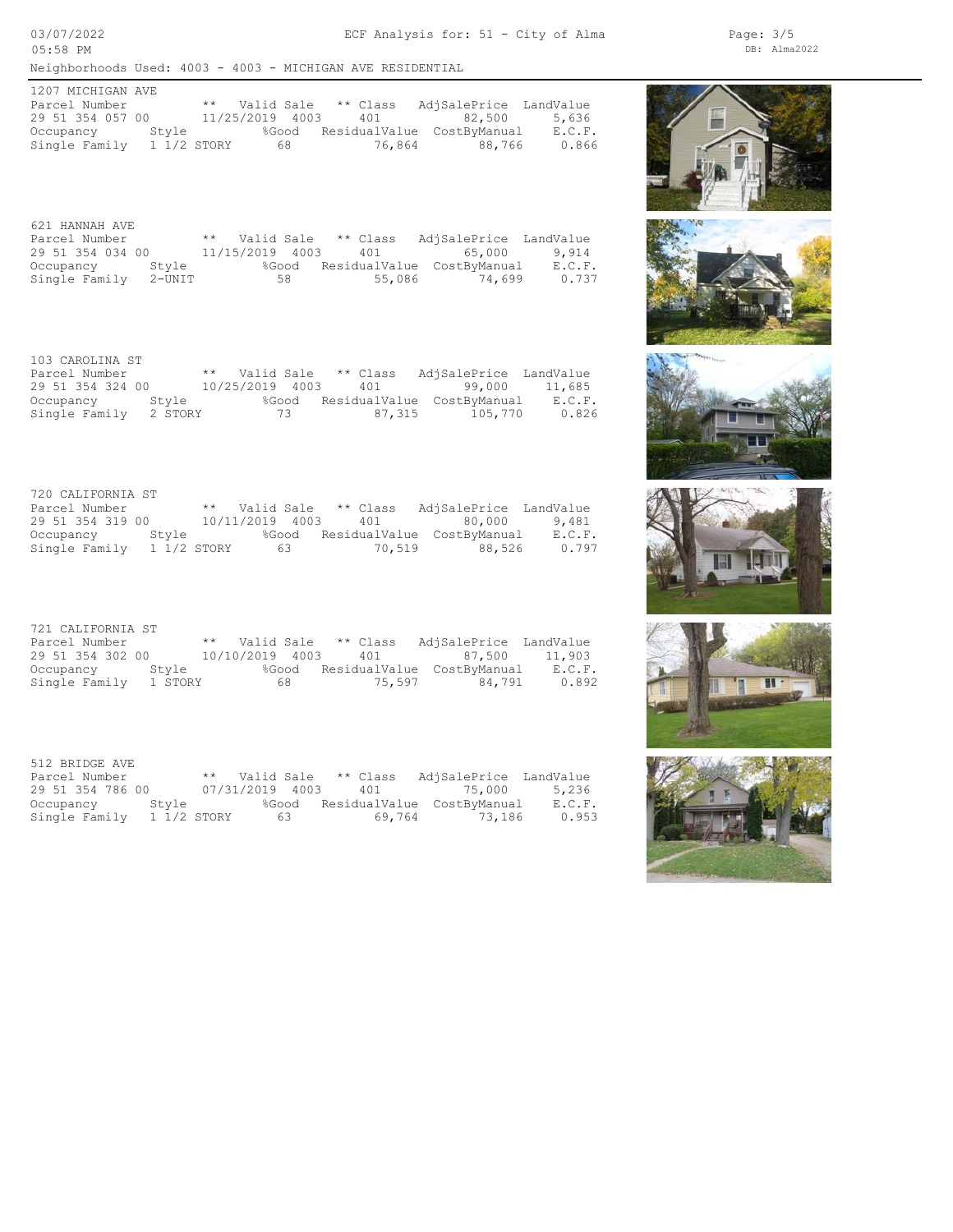Neighborhoods Used: 4003 - 4003 - MICHIGAN AVE RESIDENTIAL

| $<<<<<<<<<<$          |           |           | Single Family Computed Costs by Manual |           | >>>>>>>>>>>> |           |
|-----------------------|-----------|-----------|----------------------------------------|-----------|--------------|-----------|
| * Style *             | 91.100    | 8190      | 7180                                   | 61.070    | 51.060       | 0.050     |
| 1 1/2 STORY           | 1,718,066 | 1,718,066 | 1,718,066                              | 1,718,066 | 1,718,066    | 1,718,066 |
| $1\frac{1}{4}$ STORY  | 1,718,066 | 1,718,066 | 1,718,066                              | 1,718,066 | 1,718,066    | 1,718,066 |
| $1 \frac{3}{4}$ STORY | 1,718,066 | 1,718,066 | 1,718,066                              | 1,718,066 | 1,718,066    | 1,718,066 |
| 1 STORY               | 1,718,066 | 1,718,066 | 1,718,066                              | 1,718,066 | 1,718,066    | 1,718,066 |
| 1+ STORY              | 1,718,066 | 1,718,066 | 1,718,066                              | 1,718,066 | 1,718,066    | 1,718,066 |
| 2 1/2 STORY           | 1,718,066 | 1,718,066 | 1,718,066                              | 1,718,066 | 1,718,066    | 1,718,066 |
| 2 STORY               | 1,718,066 | 1,718,066 | 1,718,066                              | 1,718,066 | 1,718,066    | 1,718,066 |
| $2 - UNIT$            | 1,718,066 | 1,718,066 | 1,718,066                              | 1,718,066 | 1,718,066    | 1,718,066 |
| 3 STORY               | 1,718,066 | 1,718,066 | 1,718,066                              | 1,718,066 | 1,718,066    | 1,718,066 |
| $3 - UNIT$            | 1,718,066 | 1,718,066 | 1,718,066                              | 1,718,066 | 1,718,066    | 1,718,066 |
| 4-UNIT OR MORE        | 1,718,066 | 1,718,066 | 1,718,066                              | 1,718,066 | 1,718,066    | 1,718,066 |
| Bi-Level              | 1,718,066 | 1,718,066 | 1,718,066                              | 1,718,066 | 1,718,066    | 1,718,066 |
| CARPORT ONLY          | 1,718,066 | 1,718,066 | 1,718,066                              | 1,718,066 | 1,718,066    | 1,718,066 |
| DOUBLE-WIDE           | 1,718,066 | 1,718,066 | 1,718,066                              | 1,718,066 | 1,718,066    | 1,718,066 |
| <b>DUPLEX</b>         | 1,718,066 | 1,718,066 | 1,718,066                              | 1,718,066 | 1,718,066    | 1,718,066 |
| GARAGE ONLY           | 1,718,066 | 1,718,066 | 1,718,066                              | 1,718,066 | 1,718,066    | 1,718,066 |
| MANUFACTURED          | 1,718,066 | 1,718,066 | 1,718,066                              | 1,718,066 | 1,718,066    | 1,718,066 |
| MOBILE HOME           | 1,718,066 | 1,718,066 | 1,718,066                              | 1,718,066 | 1,718,066    | 1,718,066 |
| Modular               | 1,718,066 | 1,718,066 | 1,718,066                              | 1,718,066 | 1,718,066    | 1,718,066 |
| One $3/4$ Sty         | 1,718,066 | 1,718,066 | 1,718,066                              | 1,718,066 | 1,718,066    | 1,718,066 |
| One Story             | 1,718,066 | 1,718,066 | 1,718,066                              | 1,718,066 | 1,718,066    | 1,718,066 |
| PORCH/DECK ONLY       | 1,718,066 | 1,718,066 | 1,718,066                              | 1,718,066 | 1,718,066    | 1,718,066 |
| Ranch                 | 1,718,066 | 1,718,066 | 1,718,066                              | 1,718,066 | 1,718,066    | 1,718,066 |
| Tri-Level             | 1,718,066 | 1,718,066 | 1,718,066                              | 1,718,066 | 1,718,066    | 1,718,066 |
| Two Story             | 1,718,066 | 1,718,066 | 1,718,066                              | 1,718,066 | 1,718,066    | 1,718,066 |
|                       | 1,718,066 | 1,718,066 | 1,718,066                              | 1,718,066 | 1,718,066    | 1,718,066 |

Total Commercial Costs by Manual : 0 Total Agricultural Costs by Manual : 0 Total Town Home Costs by Manual : 0 Total Mobile Home Costs by Manual : 0<br>Total Town Home Costs by Manual : 0 Total Single Family Costs by Manual : 1,718,066

Total Commercial Sale Residual Values : 0 Total Agricultural Sale Residual Values : 0 Total Town Home Sale Residual Values : 0 Total Mobile Home Sale Residual Values : 0 Total Single Family Sale Residual Values : 1,409,810 1,409,810 1,409,810 1,409,810 1,409,810 1,409,810 1,409,810<br>1,409,810 1,409,810 1,409,810 1,409,810 1,409,810 1,409,810<br>1,409,810 1,409,810 1,409,810 1,409,810 1,409,810 1,409,810 Two Story 1,409,810 1,409,810 1,409,810 1,409,810 1,409,810 1,409,810 Tri-Level 1,409,810 1,409,810 1,409,810 1,409,810 1,409,810 1,409,810 Ranch 1,409,810 1,409,810 1,409,810 1,409,810 1,409,810 1,409,810 1,409,810 1,409,810 1,409,810 1,409,810 1,409,810 1,409,810 1,409,810 1,409,810 1,409,810 1,409,810 1,409,810 1,409,810 1,409,810 1,409,810 1,409,810 1,409, 0ne Story 1,409,810 1,409,810 1,409,810 1,409,810 1,409,810 1,409,810 1,409,810 1,409,810 1,409,810 1,409,810 One Story 1,409,810 1,409,810 1,409,810 1,409,810 1,409,810 1,409,810 One 3/4 Sty 1,409,810 1,409,810 1,409,810 1,409,810 1,409,810 1,409,810 Modular 1,409,810 1,409,810 1,409,810 1,409,810 1,409,810 1,409,810<br>One 3/4 Sty 1,409,810 1,409,810 1,409,810 1,409,810 1,409,810 1,409,810 MANUFACTURED 1,409,810 1,409,810 1,409,810 1,409,810 1,409,810 1,409,810<br>MOBILE HOME 1,409,810 1,409,810 1,409,810 1,409,810 1,409,810 1,409,810 MANUFACTURED 1,409,810 1,409,810 1,409,810 1,409,810 1,409,810 1,409,810 GARAGE ONLY 1,409,810 1,409,810 1,409,810 1,409,810 1,409,810 1,409,810 CARPORT ONLY 1,409,810 1,409,810 1,409,810 1,409,810 1,409,810 1,409,810 1,409,810 1,409,810 1,409,810 1,409,810 1,409,810 1,409,810 1,409,810 1,409,810 1,409,810 1,409,810 1,409,810 1,409,810 1,409,810 1,409,810 1,409,810 CARPORT ONLY 1,409,810 1,409,810 1,409,810 1,409,810 1,409,810 1,409,810 1,409,810 CARPORT ONLY Bi-Level 1,409,810 1,409,810 1,409,810 1,409,810 1,409,810 1,409,810 4-UNIT 1,409,810 1,409,810 1,409,810 1,409,810 1,409,810 1,409,810<br>4-UNIT OR MORE 1,409,810 1,409,810 1,409,810 1,409,810 1,409,810 1,409,810<br>Bi-Level 1,409,810 1,409,810 1,409,810 1,409,810 1,409,810 1,409,810 3-UNIT 1,409,810 1,409,810 1,409,810 1,409,810 1,409,810 1,409,810 3 STORY 1,409,810 1,409,810 1,409,810 1,409,810 1,409,810 1,409,810 2 STORY 1,409,810 1,409,810 1,409,810 1,409,810 1,409,810 1,409,810 1,409,810 1,409,810 1,409,810 1,409,810 1,409,810 1,409,810 1,409,810 1,409,810 1,409,810 1,409,810 1,409,810 1,409,810 1,409,810 1,409,810 1,409,810 1,40 2 1/2 STORY 1,409,810 1,409,810 1,409,810 1,409,810 1,409,810 1,409,810<br>2 STORY 1,409,810 1,409,810 1,409,810 1,409,810 1,409,810 1,409,810 2 1/2 STORY 1,409,810 1,409,810 1,409,810 1,409,810 1,409,810 1,409,810 1+ STORY 1,409,810 1,409,810 1,409,810 1,409,810 1,409,810 1,409,810 1 STORY 1,409,810 1,409,810 1,409,810 1,409,810 1,409,810 1,409,810<br>1 + STORY 1,409,810 1,409,810 1,409,810 1,409,810 1,409,810 1,409,810<br>2 1/2 STORY 1,409,810 1,409,810 1,409,810 1,409,810 1,409,810 1,409,810 1 3/4 STORY 1,409,810 1,409,810 1,409,810 1,409,810 1,409,810 1,409,810 1 1/4 STORY 1,409,810 1,409,810 1,409,810 1,409,810 1,409,810 1,409,810 1 1/2 STORY 1,409,810 1,409,810 1,409,810 1,409,810 1,409,810 1,409,810 1,409,810 1,409,810 1,409,810 1,409,810<br>1 3/4 STORY 1,409,810 1,409,810 1,409,810 1,409,810 1,409,810 1,409,810 1,409,810 \* Style \* 91..100 81..90 71..80 61..70 51..60 0..50 <<<<<<<<<<<< Single Family Sale Residual Values >>>>>>>>>>>>

| くくくくくくくくくくくくくくく |                   |                                    | Statistics for this Analysis |               |  |
|-----------------|-------------------|------------------------------------|------------------------------|---------------|--|
|                 | # Valid # Invalid | Coefficient of                     | Coefficient of               | Price Related |  |
| Sales           | Sales             | Dispersion (%)                     | Variation (%)                | Differential  |  |
| - 22            |                   | 38.12                              | 67.42                        | 1.218         |  |
|                 |                   | After Application of E.C.F.s 37.94 | 67.29                        | 1.217         |  |